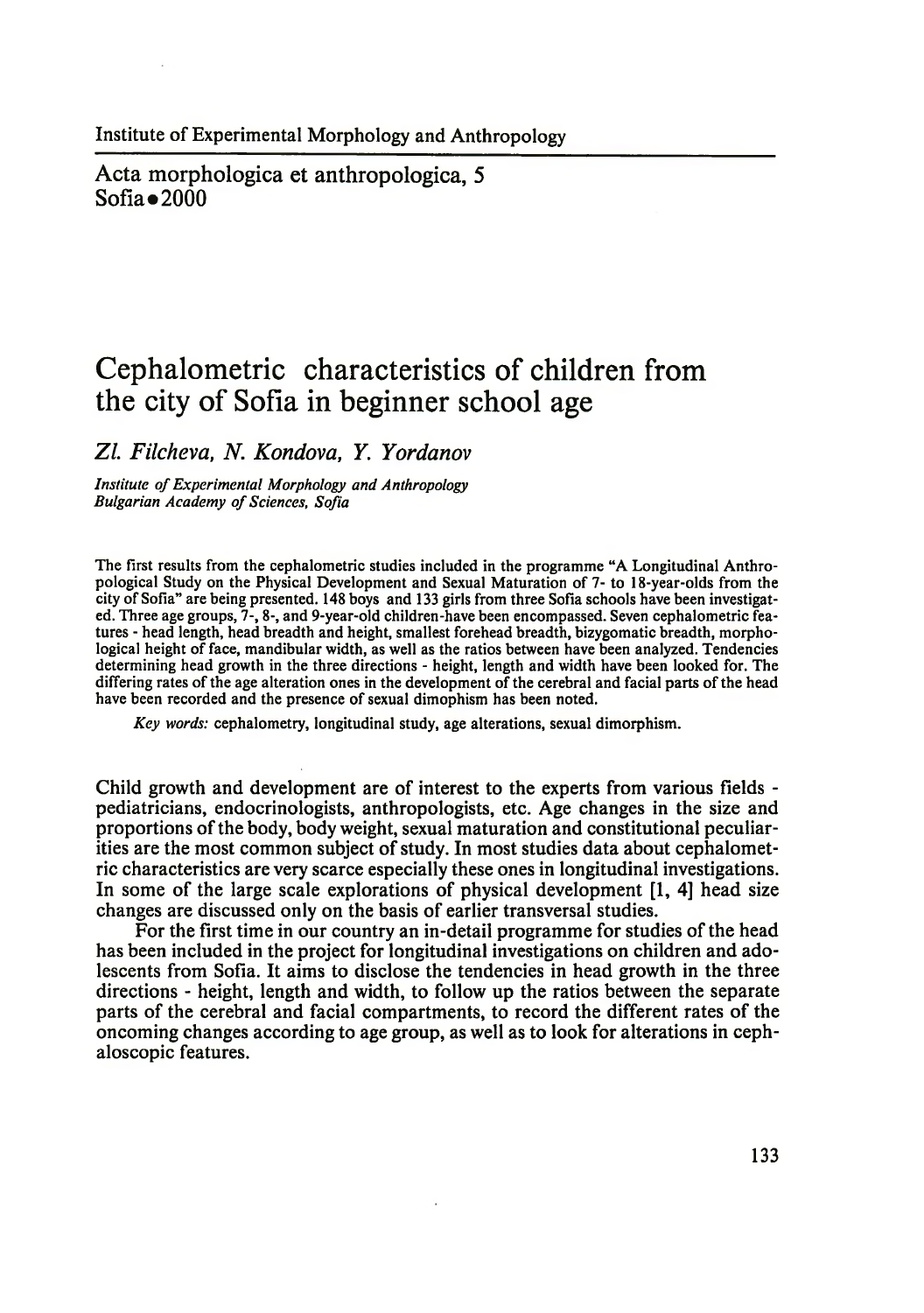## Material and Methods

148 boys and 133 girls from the three schools in Sofia have been subjected to the study. In the present paper, the first results incorporating three age groups - 7-, 8 and 9-year-olds are being presented, having been obtained in the period 1993-1995 (October-November). The study was carried out after the conventional methods [2]. Seven basic cephalometric features - height, length and width of the head, smallest forehead breadth, bizygomatic breadth, morphological height of face, mandibular width were chosen for completion of the analysis. Seven indexes characterizing the ratios between them have also been calculated.

## Results and Discussion

Human brain has been far ahead in its development as compared to other organs beginning since embrionic stage and reaching in the new-born child 25 per cent of its weight in the grown-up individual, nearly 95 % by the age of 10 years [3], and accordingly bone cranium should be reaching its final stage of development much earlier than other skeletal portions.

What do our results show? At the age of 7 head length in the boys represents 94% of its average value in the males from Sofia under study. At the same age the breadth is 90 %. In group of the nine-year-olds it is already 95.5 % while the breadth is 92 %.

Having traced age alterations of the three basic sizes characterising the cerebral portion of the head (length, breadth and height), an even augmentation of their mean values by about 1-2 mm yearly was observed (Table 1). An in-detail intragroup analysis was performed with regard to the absolute values of the head length and breadth. In the group of the 7-year-old boys and girls of the percentage "medium-length" heads is highest (46.6 % and 44.4 % respectively). Among the 9-year-old boys this percent grows still higher - 52.3 %. In the girls of the same age the per cent of the medium sized lengths drops down while the per cent of the "long" heads increases (39.8 %). In the 7-year-old boys and girls the per cent of the "narrow" heads (47.2 % and 52.6 %) is highest. At the age of 9 years "narrow" heads again predominate in both sex groups (55.5 % for the boys and 56.4 % for the girls). It is also of interest that at this age the per cent of the "medium-breadth" heads significantly rises as well - from 14.6 % to 26 % for the boys and from 18 % to 30.8 % for the girls. The per cent of the "wide" heads is more moderately increased - from 0.7 % to 2 % for the boys. In the group of the 7-year-old girls great values for the breadth are not regarded, while the "wide" head percentage for the 9-year-olds is already 3.8 %.

Analysing the mean values of the cephalic index we must point out the stability in all three groups (Table 2). Both boys and girls are mesocephalic with very close mean index values. In the 7-year-old boys meso-brachycephalic forms are prevalent at a dolichocephaly of 22 % which drops down to a meagre 13 % at the age of 9 years. The same tendency towards augmentation of brachycephalization is also observed in the girls group but with a retention of the dolichocephalic per cent.

The index characterizing the height to breadth and the height to length ratios are with close values for both sexes and undergo insignificant changes during the 7 to 9 years period (Table 2). Both boys and girls in the two age groups under study are hypsicephalic (15:1) and metriocephalic (15:3). The markedly low percentage of chamaecephaly is noteworthy in the intragroup analysis. Only 5 % of the boys and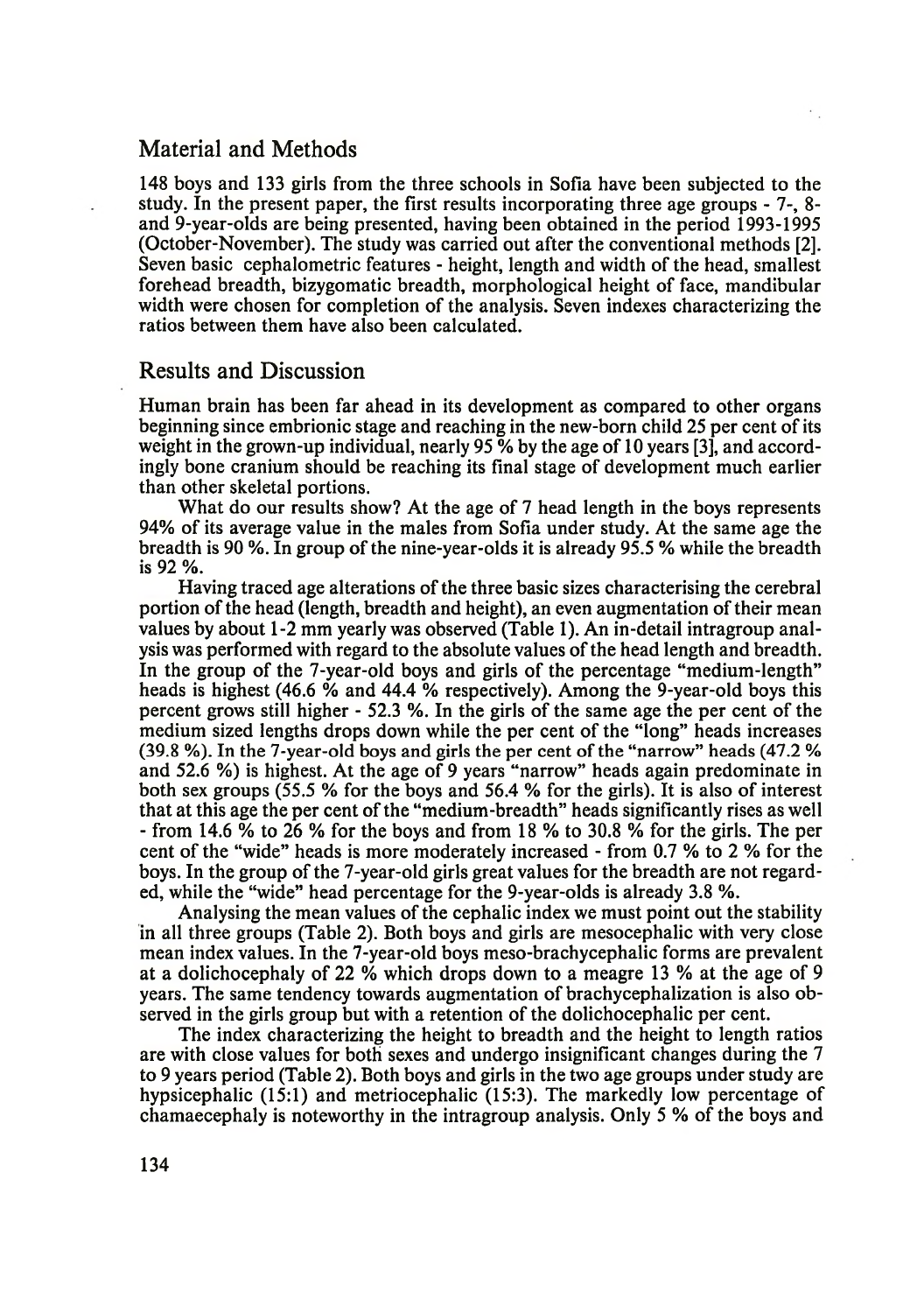| Feature                              | Age<br>group | <b>Boys</b>                |                      |                   |                   | Girls                      |                      |                   |                   |
|--------------------------------------|--------------|----------------------------|----------------------|-------------------|-------------------|----------------------------|----------------------|-------------------|-------------------|
|                                      |              | Ÿ.                         | S                    | min               | max               | Ÿ.                         | S                    | min               | max               |
| Head length (1)                      | 7<br>8<br>9  | 179.28<br>180.37<br>181.95 | 6.38<br>6.06<br>6.22 | 161<br>161<br>165 | 196<br>199<br>201 | 174.43<br>175.49<br>176.62 | 6.02<br>5.93<br>5.73 | 158<br>160<br>165 | 189<br>190<br>191 |
| Head breadth (3)                     | 7<br>8<br>9  | 141.71<br>143.28<br>144.66 | 5.18<br>5.35<br>5.22 | 130<br>131<br>131 | 157<br>160<br>161 | 136.89<br>138.89<br>140.02 | 4.37<br>4.26<br>4.47 | 125<br>125<br>128 | 148<br>150<br>151 |
| Head heright (15)                    | 7<br>9       | 118.01<br>121.10           | 6.49<br>7.29         | 101<br>106        | 133<br>145        | 113.41<br>115.07           | 6.32<br>6.82         | 97<br>102         | 126<br>137        |
| Smallest forehead<br>breadth (4)     | 7<br>8<br>9  | 100.63<br>102.21<br>103.43 | 3.68<br>3.88<br>3.87 | 90<br>90<br>94    | 110<br>113<br>112 | 98.62<br>100.34<br>101.40  | 3.48<br>3.30<br>3.60 | 92<br>92<br>92    | 106<br>107<br>109 |
| Bizygomatic<br>breadth (6)           | 7<br>8<br>9  | 118.88<br>121.95<br>123.70 | 4.56<br>4.71<br>4.81 | 109<br>110<br>111 | 134<br>137<br>137 | 116.48<br>119.71<br>121.11 | 4.50<br>4.38<br>4.43 | 106<br>111<br>111 | 128<br>134<br>133 |
| Mandibular<br>width $(8)$            | 7<br>8<br>9  | 90.70<br>94.94<br>97.54    | 4.39<br>4.49<br>4.40 | 80<br>82<br>86    | 101<br>105<br>107 | 88.97<br>93.29<br>95.38    | 4.22<br>4.45<br>4.15 | 80<br>82<br>86    | 102<br>102<br>103 |
| Morphological<br>height of face (18) | 7`<br>8<br>9 | 101.09<br>101.59<br>102.66 | 4.71<br>4.56<br>4.53 | 90<br>90<br>91    | 112<br>112<br>115 | 98.26<br>99.22<br>99.97    | 4.03<br>4.21<br>4.59 | 88<br>89<br>90    | 109<br>111<br>114 |

T able 1. Basic sizes of the head in children from Sofia (7-9 years of age)

 $\cdot$ 

 $\lambda$ 

T able 2. Head indexes in children from Sofia (7-9 years of age)

 $^\star$ 

| Index                                  | Age<br>group | <b>Boys</b>             |                      |                         |                         | Girls <sup>®</sup>      |                      |                         |                         |
|----------------------------------------|--------------|-------------------------|----------------------|-------------------------|-------------------------|-------------------------|----------------------|-------------------------|-------------------------|
|                                        |              | x.                      | S                    | min                     | max                     | ž                       | S                    | min                     | max                     |
| Head $(3:1)$                           | 7<br>8<br>9  | 79.06<br>79.54<br>79.68 | 3.90<br>3.86<br>3.97 | 71.28<br>71.35<br>71.05 | 89.70<br>90.42<br>92.73 | 78.57<br>79.23<br>79.35 | 3.68<br>3.61<br>3.73 | 71.35<br>72.83<br>72.28 | 89.70<br>88.10<br>88.24 |
| Height-length<br>(15:1)                | 7<br>9       | 65.98<br>66.68          | 3.80<br>4.20         | 52.78<br>55.25          | 76.16<br>76.27          | 65.06<br>65.12          | 3.68<br>3.98         | 53.89<br>57.61          | 73.05<br>75.00          |
| Height-breadth<br>(15:3)               | 7<br>9       | 83.39<br>83.81          | 4.72<br>5.44         | 69.34<br>69.93          | 92.70<br>99.29          | 82.90<br>82.20          | 4.84<br>5.03         | 71.33<br>71.43          | 97.73<br>98.56          |
| Transversal<br>cephalo-facial<br>(6:3) | 7<br>8<br>9  | 83.97<br>85.10<br>85.48 | 2.57<br>2.56<br>2.50 | 79.31<br>78.43<br>79.73 | 91.78<br>92.14<br>91.78 | 85.11<br>86.21<br>86.50 | 2.54<br>2.38<br>2.38 | 79.17<br>80.00<br>80.85 | 92.42<br>91.85<br>92.09 |
| Yygo-frontal<br>(4:6)                  | 7<br>8<br>9  | 84.65<br>83.83<br>83.64 | 2.62<br>2.83<br>2.60 | 79.03<br>77.78<br>75.94 | 91.45<br>91.07<br>90.68 | 84.72<br>83.87<br>83.77 | 2.64<br>2.69<br>2.72 | 77.50<br>77.50<br>77.05 | 90.99<br>90.74<br>90.68 |
| Yugo-mandibular<br>(8:6)               | 7<br>8<br>9  | 76.33<br>77.88<br>78.90 | 2.66<br>2.68<br>2.40 | 71.07<br>70.80<br>71.07 | 83.90<br>85.95<br>84.75 | 76.39<br>77.96<br>78.81 | 2.45<br>2.82<br>2.52 | 67.80<br>67.77<br>70.87 | 82.93<br>84.30<br>84.43 |
| Morphological<br>face (18:6)           | 7<br>8<br>9  | 85.12<br>83.38<br>83.07 | 4.21<br>4.15<br>4.16 | 75.63<br>73.23<br>73.81 | 95.50<br>93.96<br>94.69 | 84.36<br>82.94<br>82.64 | 3.55<br>3.70<br>3.66 | 76.03<br>74.16<br>74.19 | 94.44<br>91.89<br>93.10 |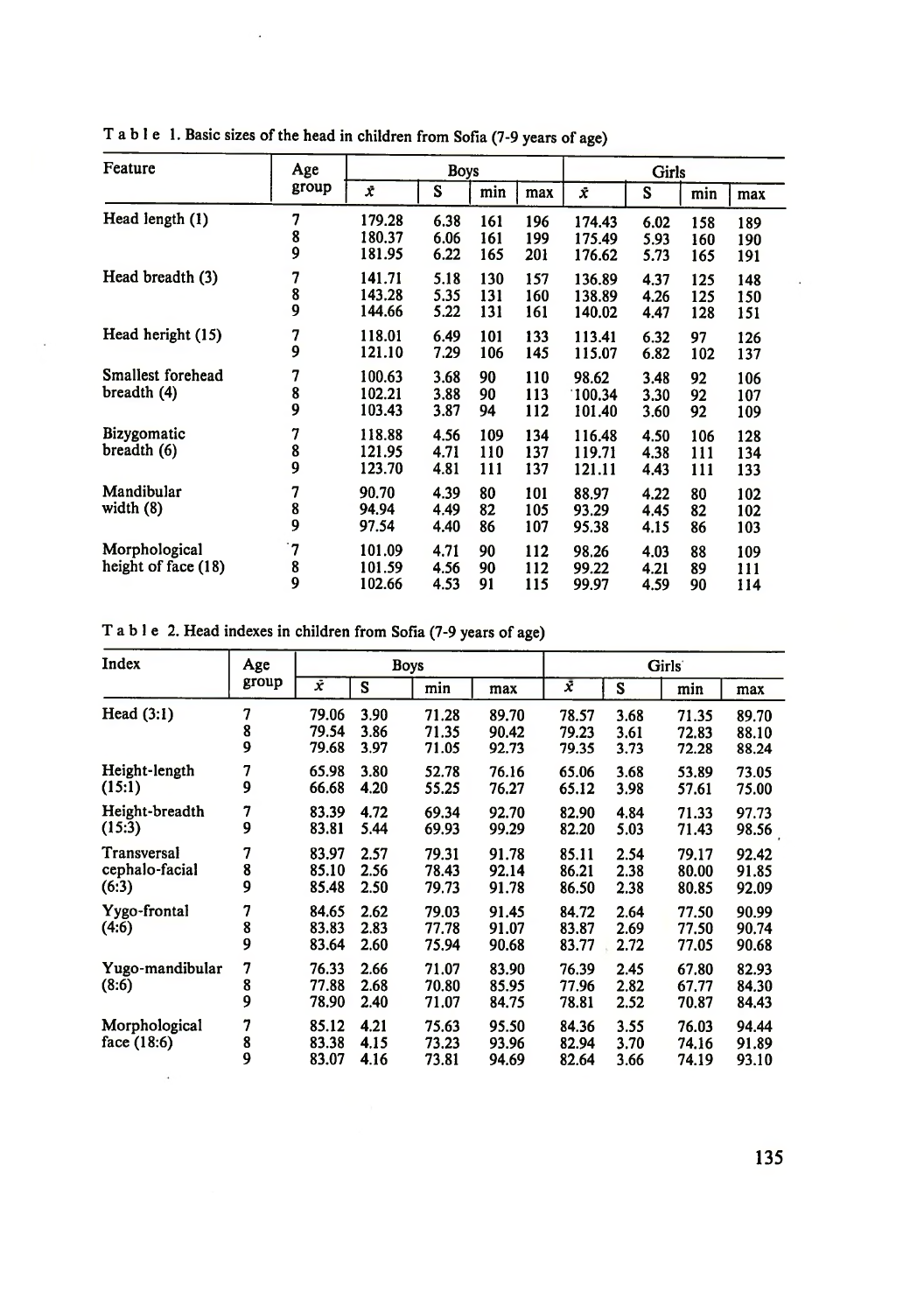3 % of the girls are with low heads according to the height-length index. This per cent is greater as to the breadth in both sexes  $-17\%$  of the boys and 21 % of the girls are tapeinocephalic. 37.6 *%* of the 7-year-old girls are akrocephalic. Heads of "medium height" and the "high" heads remain prevalent also in the second group.

The stability of all three indexes characterizing the cerebral portion of the head features the even growth of its basic sizes (height, length and breadth) during the period between 7 and 9 years of age. In both sexes, the summed-up characteristic presents the cerebral portion of the children skulls of the three age groups as narrow, high and ones of medium length.

Upon comparison of the results from the variation analysis for boys and girls (Table 1) the constant difference of 5 mm in the three successive years of study in all three basic sizes - height, length and breadth of the head is to be noted thus indicating to the presence of sexual dimorphism.

The changes occurring in the face formation are also of special importance. By contrast to the cerebral portion sizes in the facial part reach considerably later the values typical of the adult individuals. Both the zygomatic diameter and mandibular width, as well as the morphological height of the face are of very low values in both sexes. The close follow up of age alteration in face metric characteristics reveals the varying rate at which they are taking place in the its different parts as compared to the cerebral portion.

According to the absolute values and ratios between the basic width and height sizes in the 7- to 9-year period are recorded several clearly outlined tendencies. The changes in the transversal cephalo-facial index (6:3) indicate the faster bizygomatic breadth growth as compared to the greatest breadth of the head. The same tendency but for the smallest forehead breadth is noticed also in the yugo-frontal index (4:6).

Comparing the breadths in the middle and lower parts of the face a considerably faster increase of the mandibular width is found - the yugo-mandibular index (8:6) is visibly augmented. In the first age group under study, the markedly lower absolute values of the mandibular width as compared to the forehead breadth (Table 1) are noteworthy. Both in the boys and in the girls this difference, though decreased from 10 mm to 6 mm is also present in the group of the 9-year-olds.

Much weaker are the changes in the height sizes of the face. Morphological height of the face grows evenly but considerably more slowly (from 0.5 mm to 1 mm) in both sexes. Accordingly, the values of the morphological face index are decreased (18:6).

Summarizing the results obtained, the following conclusions can be drawn:

1. In the 7- to 9-year age period the individual children under study are mesocephalic with a length of medium size and a small breadth of the head.

2. The dimensions of the head cerebral portion at the age of 9 years 92-95 per cent of their values in adult individuals.

3. A tendency for a faster increase of the breadth sizes as opposed to the height ones is clearly revealed in the development of the face portion between 7 and 9 years of age the mandibular breadth increasing most rapidly followed by the increase in the bizygomatic breadth.

4. Sexual dimorphism starting from the age group of the 7-year-olds is observed in all three basic sizes - height, length and breadth of the head.